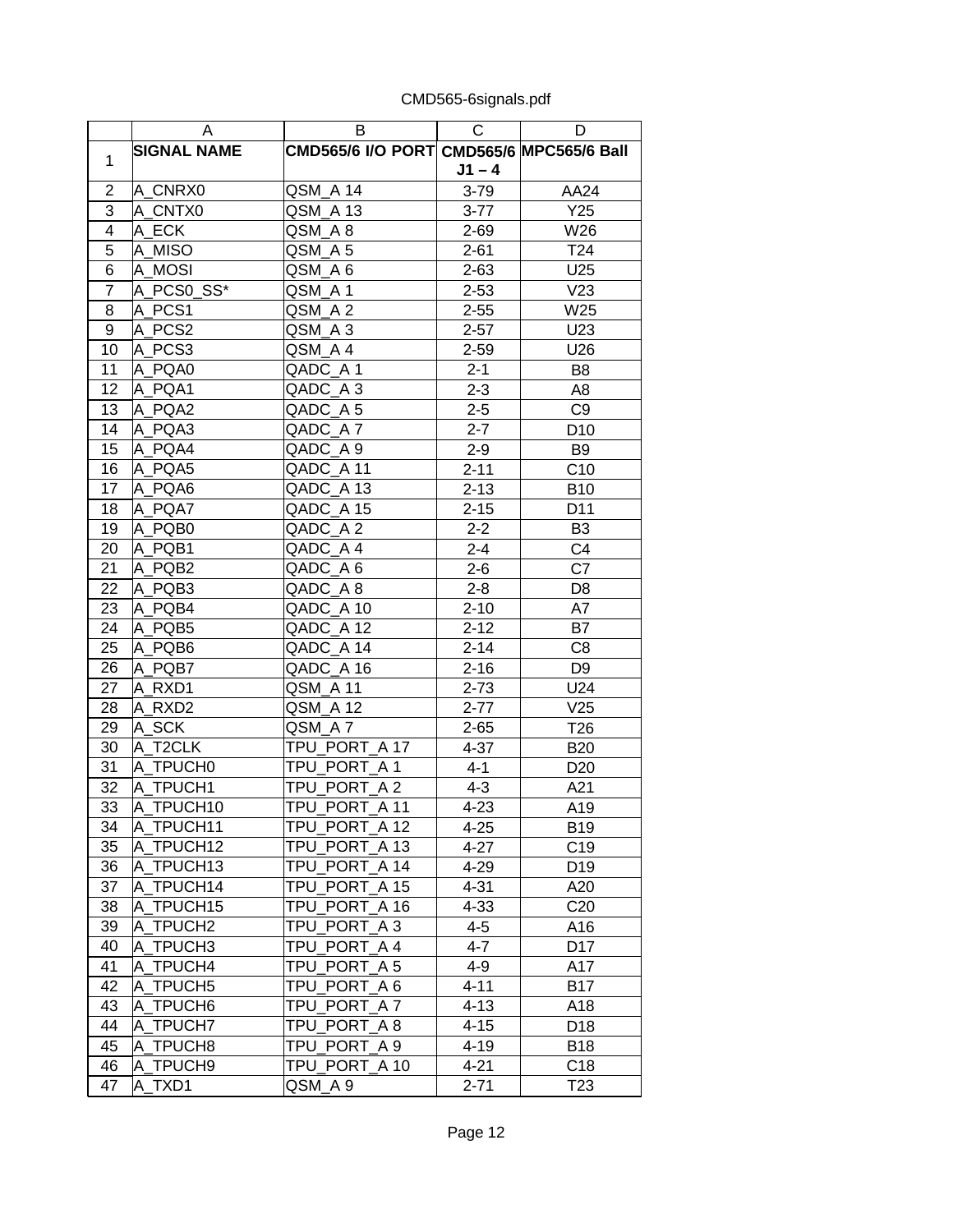|    | A              | B                  | C        | D               |
|----|----------------|--------------------|----------|-----------------|
| 48 | A_TXD2         | QSM A 10           | $2 - 75$ | V24             |
| 49 | A10            | <b>BUS PORT 37</b> | $1 - 45$ | V <sub>4</sub>  |
| 50 | A11            | <b>BUS PORT 38</b> | $1 - 47$ | W <sub>3</sub>  |
| 51 | A12            | BUS_PORT 39        | $1 - 49$ | W4              |
| 52 | A13            | <b>BUS PORT 40</b> | $1 - 51$ | Y3              |
| 53 | A14            | BUS_PORT 41        | $1 - 53$ | Y4              |
| 54 | A15            | <b>BUS PORT 42</b> | $1 - 55$ | AA3             |
| 55 | A16            | <b>BUS PORT 43</b> | $1 - 59$ | U1              |
| 56 | A17            | BUS PORT 44        | $1 - 61$ | U <sub>2</sub>  |
| 57 | A18            | <b>BUS_PORT 45</b> | $1 - 63$ | V <sub>1</sub>  |
| 58 | A19            | <b>BUS_PORT 46</b> | $1 - 65$ | V <sub>2</sub>  |
| 59 | A20            | BUS PORT 47        | $1 - 66$ | W <sub>1</sub>  |
| 60 | A21            | <b>BUS PORT 48</b> | $1 - 64$ | W <sub>2</sub>  |
| 61 | A22            | <b>BUS PORT 49</b> | $1 - 62$ | Y1              |
| 62 | A23            | BUS PORT 50        | $1 - 60$ | Y2              |
| 63 | A24            | BUS_PORT 51        | $1 - 56$ | AA1             |
| 64 | A25            | <b>BUS_PORT 52</b> | $1 - 54$ | AA <sub>2</sub> |
| 65 | A26            | BUS PORT 53        | $1 - 52$ | AB1             |
| 66 | A27            | <b>BUS PORT 54</b> | $1 - 50$ | AB <sub>2</sub> |
| 67 | A28            | <b>BUS PORT 55</b> | $1 - 48$ | AC10            |
| 68 | A29            | <b>BUS_PORT 56</b> | $1 - 46$ | AD10            |
| 69 | A30            | <b>BUS PORT 57</b> | $1 - 44$ | AA4             |
| 70 | A31            | <b>BUS PORT 58</b> | $1 - 42$ | AB <sub>3</sub> |
| 71 | A8             | <b>BUS PORT 35</b> | $1 - 41$ | U <sub>3</sub>  |
| 72 | A9             | BUS_PORT 36        | $1 - 43$ | V <sub>3</sub>  |
| 73 | <b>ALTREF</b>  | CONTROL PORT 40    | $2 - 50$ | <b>B4</b>       |
| 74 | <b>AN80</b>    | QADC_B 17          | $2 - 41$ | A <sub>6</sub>  |
| 75 | <b>AN81</b>    | QADC_B 18          | $2 - 42$ | B <sub>6</sub>  |
| 76 | <b>AN82</b>    | QADC B 19          | $2 - 43$ | D7              |
| 77 | <b>AN83</b>    | QADC_B 20          | $2 - 44$ | C <sub>6</sub>  |
| 78 | <b>AN84</b>    | QADC_B 21          | $2 - 45$ | A <sub>5</sub>  |
| 79 | <b>AN85</b>    | QADC B 22          | $2 - 46$ | B <sub>5</sub>  |
| 80 | <b>AN86</b>    | QADC_B 23          | $2 - 47$ | D <sub>6</sub>  |
| 81 | <b>AN87</b>    | QADC_B 24          | 2-48     | C <sub>5</sub>  |
| 82 | <b>B_CNRX0</b> | QSM_B 14           | $3 - 80$ | C <sub>17</sub> |
| 83 | <b>B_CNTX0</b> | QSM B 13           | $3 - 78$ | E <sub>2</sub>  |
| 84 | <b>B ECK</b>   | QSM B 8            | $2 - 70$ | P <sub>23</sub> |
| 85 | <b>B_MISO</b>  | QSM B 5            | $2 - 62$ | P <sub>24</sub> |
| 86 | <b>B_MOSI</b>  | QSM_B 6            | $2 - 64$ | P <sub>26</sub> |
| 87 | B PCS0 SS*     | QSM_B 1            | $2 - 54$ | N <sub>25</sub> |
| 88 | <b>B_PCS1</b>  | QSM B 2            | $2 - 56$ | N <sub>26</sub> |
| 89 | <b>B_PCS2</b>  | QSM_B3             | $2 - 58$ | R <sub>24</sub> |
| 90 | B PCS3         | QSM_B 4            | $2 - 60$ | P <sub>25</sub> |
| 91 | B PQA0         | QADC_B 1           | $2 - 23$ | A12             |
| 92 | B PQA1         | QADC B3            | $2 - 25$ | <b>B12</b>      |
| 93 | B PQA2         | QADC_B 5           | $2 - 27$ | D <sub>13</sub> |
| 94 | B PQA3         | QADC B7            | $2 - 29$ | C12             |
| 95 | B_PQA4         | QADC_B 9           | $2 - 31$ | A11             |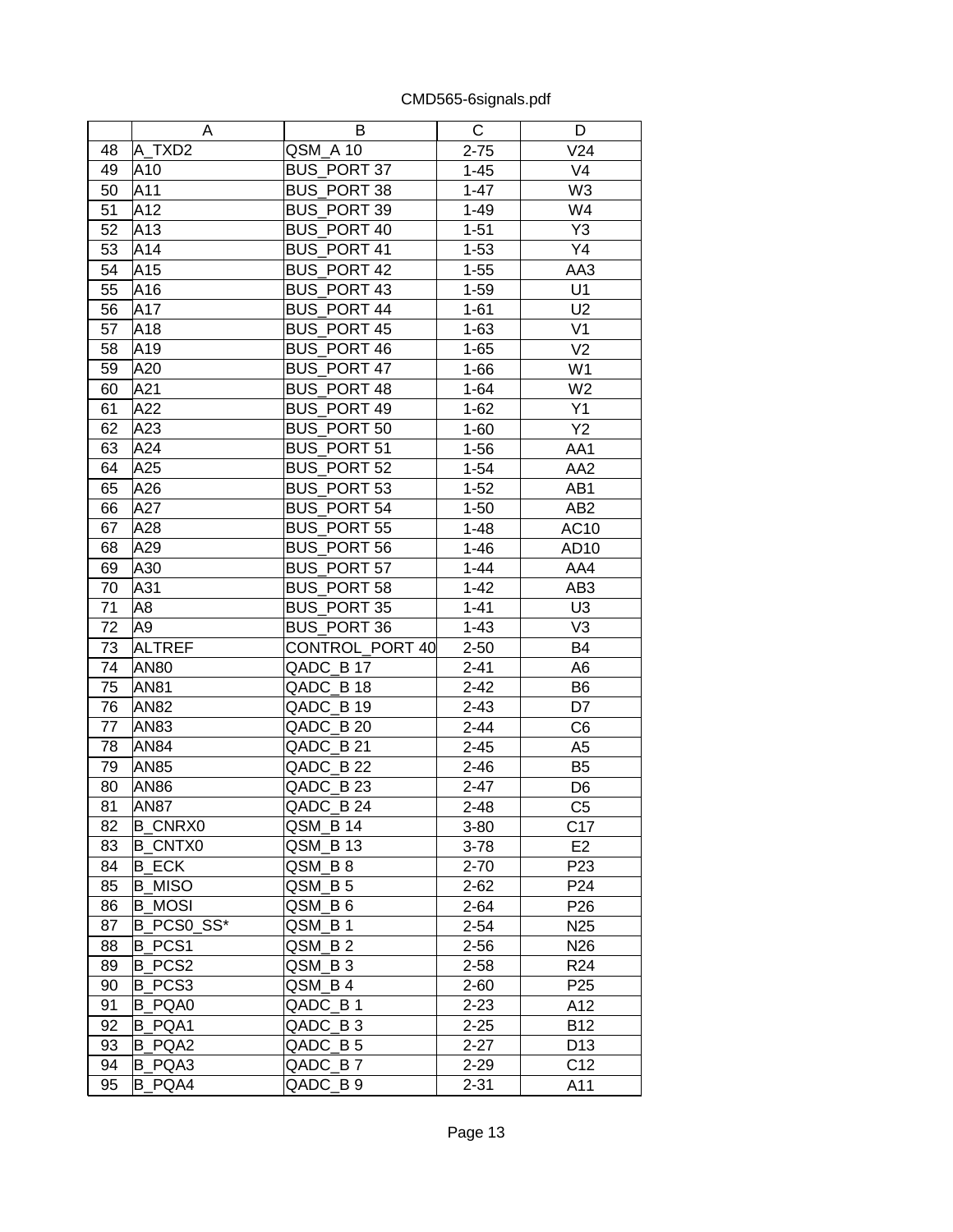|     | Α                | B               | C        | D               |
|-----|------------------|-----------------|----------|-----------------|
| 96  | <b>B PQA5</b>    | QADC B 11       | $2 - 33$ | <b>B11</b>      |
| 97  | B PQA6           | QADC B 13       | $2 - 35$ | D <sub>12</sub> |
| 98  | <b>B PQA7</b>    | QADC_B 15       | $2 - 37$ | C <sub>11</sub> |
| 99  | B PQB0           | QADC_B2         | $2 - 24$ | A2              |
| 100 | <b>B_PQB1</b>    | QADC_B 4        | $2 - 26$ | A14             |
| 101 | B_PQB2           | QADC B6         | $2 - 28$ | <b>B14</b>      |
| 102 | B PQB3           | QADC B8         | $2 - 30$ | A13             |
| 103 | B PQB4           | QADC B 10       | $2 - 32$ | D14             |
| 104 | <b>B PQB5</b>    | QADC B 12       | $2 - 34$ | <b>B13</b>      |
| 105 | B PQB6           | QADC B 14       | $2 - 36$ | C <sub>14</sub> |
| 106 | <b>B_PQB7</b>    | QADC_B 16       | $2 - 38$ | C <sub>13</sub> |
| 107 | B RXD1           | QSM B 11        | $2 - 74$ | V26             |
| 108 | B RXD2           | QSM B 12        | $2 - 78$ | T <sub>25</sub> |
| 109 | <b>B_SCK</b>     | QSM B7          | $2 - 66$ | R <sub>23</sub> |
| 110 | <b>B T2CLK</b>   | TPU PORT B 17   | 4-38     | E <sub>25</sub> |
| 111 | <b>B TPUCHO</b>  | TPU_PORT_B1     | $4 - 2$  | D <sub>26</sub> |
| 112 | <b>B TPUCH1</b>  | TPU PORT B 2    | $4 - 4$  | E24             |
| 113 | <b>B TPUCH10</b> | TPU PORT B 11   | $4 - 24$ | A23             |
| 114 | <b>B TPUCH11</b> | TPU_PORT_B 12   | $4 - 26$ | C <sub>22</sub> |
| 115 | <b>B_TPUCH12</b> | TPU_PORT_B 13   | $4 - 28$ | A24             |
| 116 | B_TPUCH13        | TPU_PORT_B 14   | $4 - 30$ | <b>B24</b>      |
| 117 | <b>B TPUCH14</b> | TPU PORT B 15   | $4 - 32$ | A25             |
| 118 | <b>B TPUCH15</b> | TPU PORT B 16   | $4 - 34$ | C <sub>26</sub> |
| 119 | <b>B TPUCH2</b>  | TPU PORT B3     | $4 - 6$  | D <sub>25</sub> |
| 120 | <b>B TPUCH3</b>  | TPU PORT_B4     | $4 - 8$  | <b>B21</b>      |
| 121 | <b>B TPUCH4</b>  | TPU PORT B 5    | $4 - 10$ | C <sub>21</sub> |
| 122 | <b>B_TPUCH5</b>  | TPU_PORT_B 6    | $4 - 12$ | A22             |
| 123 | <b>B_TPUCH6</b>  | TPU PORT B7     | $4 - 14$ | <b>B22</b>      |
| 124 | <b>B TPUCH7</b>  | TPU PORT B8     | $4 - 16$ | <b>B23</b>      |
| 125 | <b>B TPUCH8</b>  | TPU PORT B 9    | $4 - 20$ | C <sub>23</sub> |
| 126 | <b>B_TPUCH9</b>  | TPU_PORT_B 10   | $4 - 22$ | D <sub>21</sub> |
| 127 | B TXD1           | QSM B 9         | $2 - 72$ | R <sub>25</sub> |
| 128 | <b>B</b> TXD2    | <b>QSM B 10</b> | $2 - 76$ | R <sub>26</sub> |
| 129 | BB*              | CONTROL_PORT 35 | $3 - 33$ | AE14            |
| 130 | <b>BDIP*</b>     | CONTROL PORT 27 | $3 - 25$ | AE21            |
| 131 | BG*              | CONTROL PORT 33 | $3 - 31$ | AF14            |
| 132 | BI*              | CONTROL_PORT 28 | $3 - 26$ | AC19            |
| 133 | <b>BOEPEE</b>    | CONTROL_PORT 38 | 4-70     | AD20            |
| 134 | BR*              | CONTROL_PORT 36 | $3 - 34$ | AF15            |
| 135 | <b>BURST*</b>    | CONTROL_PORT 26 | $3 - 24$ | AE19            |
| 136 | C_T2CLK          | TPU PORT C 17   | $4 - 57$ | H <sub>4</sub>  |
| 137 | C_TPUCH0         | TPU_PORT_C 1    | 4-39     | K <sub>3</sub>  |
| 138 | C_TPUCH1         | TPU PORT C 2    | $4 - 40$ | K <sub>2</sub>  |
| 139 | C TPUCH10        | TPU_PORT_C 11   | $4 - 51$ | G <sub>1</sub>  |
| 140 | C TPUCH11        | TPU PORT C 12   | $4 - 52$ | G <sub>2</sub>  |
| 141 | C TPUCH12        | TPU PORT C 13   | $4 - 53$ | G <sub>3</sub>  |
| 142 | C_TPUCH13        | TPU_PORT_C 14   | $4 - 54$ | J4              |
| 143 | C_TPUCH14        | TPU_PORT_C 15   | $4 - 55$ | F <sub>2</sub>  |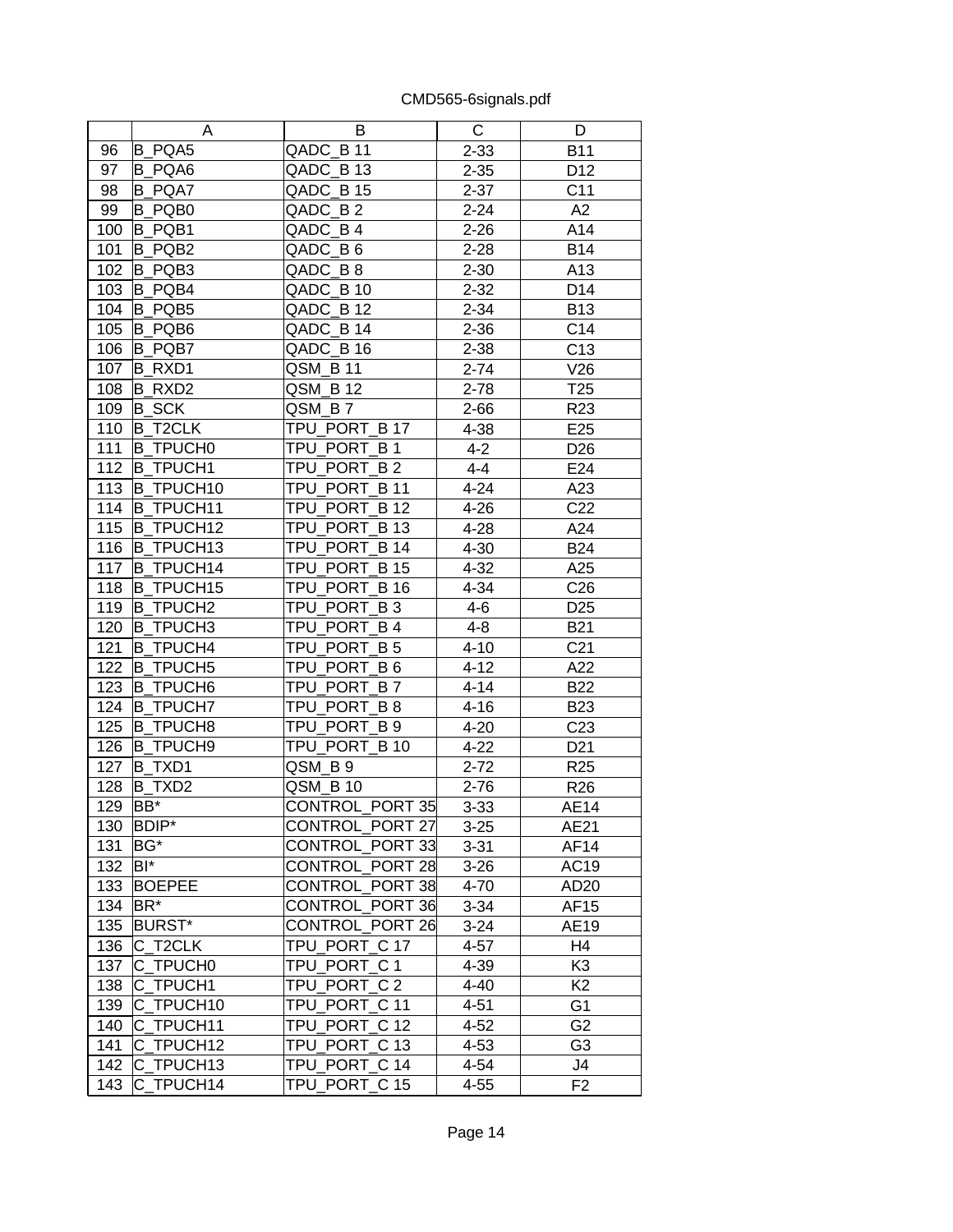|     | A                    | B                  | С        | D                |
|-----|----------------------|--------------------|----------|------------------|
| 144 | C TPUCH15            | TPU PORT C 16      | $4 - 56$ | F <sub>3</sub>   |
| 145 | C TPUCH2             | TPU_PORT_C3        | $4 - 41$ | K <sub>1</sub>   |
| 146 | C TPUCH3             | TPU_PORT_C 4       | $4 - 42$ | J3               |
| 147 | C_TPUCH4             | TPU PORT C5        | $4 - 43$ | K4               |
| 148 | C_TPUCH <sub>5</sub> | TPU_PORT_C 6       | $4 - 44$ | J2               |
| 149 | C TPUCH6             | TPU_PORT_C7        | $4 - 45$ | J1               |
| 150 | C TPUCH7             | TPU PORT C 8       | $4 - 46$ | H <sub>2</sub>   |
| 151 | C TPUCH8             | TPU PORT C 9       | 4-49     | H <sub>3</sub>   |
| 152 | C TPUCH9             | TPU_PORT_C 10      | $4 - 50$ | H1               |
| 153 | <b>CLKOUT</b>        | CONTROL_PORT 15    | $3-3$    | AD21             |
| 154 | CS0*                 | CONTROL PORT 3     | $1 - 69$ | <b>AE18</b>      |
| 155 | CS1*                 | CONTROL_PORT 5     | $1 - 71$ | AD18             |
| 156 | $CS2*$               | CONTROL_PORT 7     | $1 - 73$ | <b>AF18</b>      |
| 157 | CS <sub>3</sub> *    | CONTROL PORT 9     | $1 - 75$ | AC18             |
| 158 | D <sub>0</sub>       | <b>BUS PORT 3</b>  | $1 - 5$  | AF3              |
| 159 | D <sub>1</sub>       | <b>BUS_PORT 4</b>  | $1 - 7$  | AE4              |
| 160 | D <sub>10</sub>      | BUS_PORT 13        | $1 - 27$ | AF <sub>8</sub>  |
| 161 | D <sub>11</sub>      | <b>BUS PORT 14</b> | $1 - 29$ | AE9              |
| 162 | D <sub>12</sub>      | BUS_PORT 15        | $1 - 31$ | AF9              |
| 163 | D <sub>13</sub>      | <b>BUS PORT 16</b> | $1 - 33$ | AE10             |
| 164 | D <sub>14</sub>      | BUS_PORT 17        | $1 - 35$ | AF10             |
| 165 | D <sub>15</sub>      | BUS_PORT 18        | $1 - 37$ | AE11             |
| 166 | D <sub>16</sub>      | <b>BUS PORT 19</b> | $1 - 6$  | AF11             |
| 167 | D17                  | <b>BUS PORT 20</b> | $1 - 8$  | <b>AE12</b>      |
| 168 | D <sub>18</sub>      | BUS PORT 21        | $1 - 10$ | AF12             |
| 169 | D <sub>19</sub>      | <b>BUS PORT 22</b> | $1 - 12$ | AD <sub>13</sub> |
| 170 | D <sub>2</sub>       | <b>BUS PORT 5</b>  | $1 - 9$  | AF4              |
| 171 | D <sub>20</sub>      | <b>BUS_PORT 23</b> | $1 - 14$ | <b>AC12</b>      |
| 172 | D <sub>21</sub>      | <b>BUS PORT 24</b> | $1 - 16$ | AD12             |
| 173 | D <sub>22</sub>      | <b>BUS PORT 25</b> | $1 - 18$ | <b>AC11</b>      |
| 174 | D <sub>23</sub>      | BUS_PORT 26        | $1 - 20$ | AD11             |
| 175 | D <sub>24</sub>      | <b>BUS PORT 27</b> | $1 - 24$ | AC10             |
| 176 | D <sub>25</sub>      | <b>BUS PORT 28</b> | $1 - 26$ | AD10             |
| 177 | D <sub>26</sub>      | <b>BUS PORT 29</b> | $1 - 28$ | AD <sub>9</sub>  |
| 178 | D <sub>27</sub>      | BUS_PORT 30        | $1 - 30$ | AC8              |
| 179 | D <sub>28</sub>      | BUS_PORT 31        | $1 - 32$ | AD <sub>8</sub>  |
| 180 | D29                  | BUS PORT 32        | $1 - 34$ | AC7              |
| 181 | D <sub>3</sub>       | <b>BUS PORT 6</b>  | $1 - 11$ | AE5              |
| 182 | D <sub>30</sub>      | BUS_PORT 33        | $1 - 36$ | AD7              |
| 183 | D31                  | BUS PORT 34        | $1 - 38$ | AD <sub>6</sub>  |
| 184 | D4                   | <b>BUS PORT7</b>   | $1 - 13$ | AF <sub>5</sub>  |
| 185 | D <sub>5</sub>       | <b>BUS PORT 8</b>  | $1 - 15$ | AE6              |
| 186 | D <sub>6</sub>       | <b>BUS PORT 9</b>  | $1 - 17$ | AF6              |
| 187 | D7                   | <b>BUS PORT 10</b> | $1 - 19$ | AE7              |
| 188 | D8                   | BUS PORT 11        | $1 - 23$ | AF7              |
| 189 | D9                   | BUS PORT 12        | $1 - 25$ | AE8              |
| 190 | <b>DSCK</b>          | MICTOR3 25         | 4-66     | L2               |
| 191 | <b>DSDI</b>          | MICTOR3 29         | 4-65     | M1               |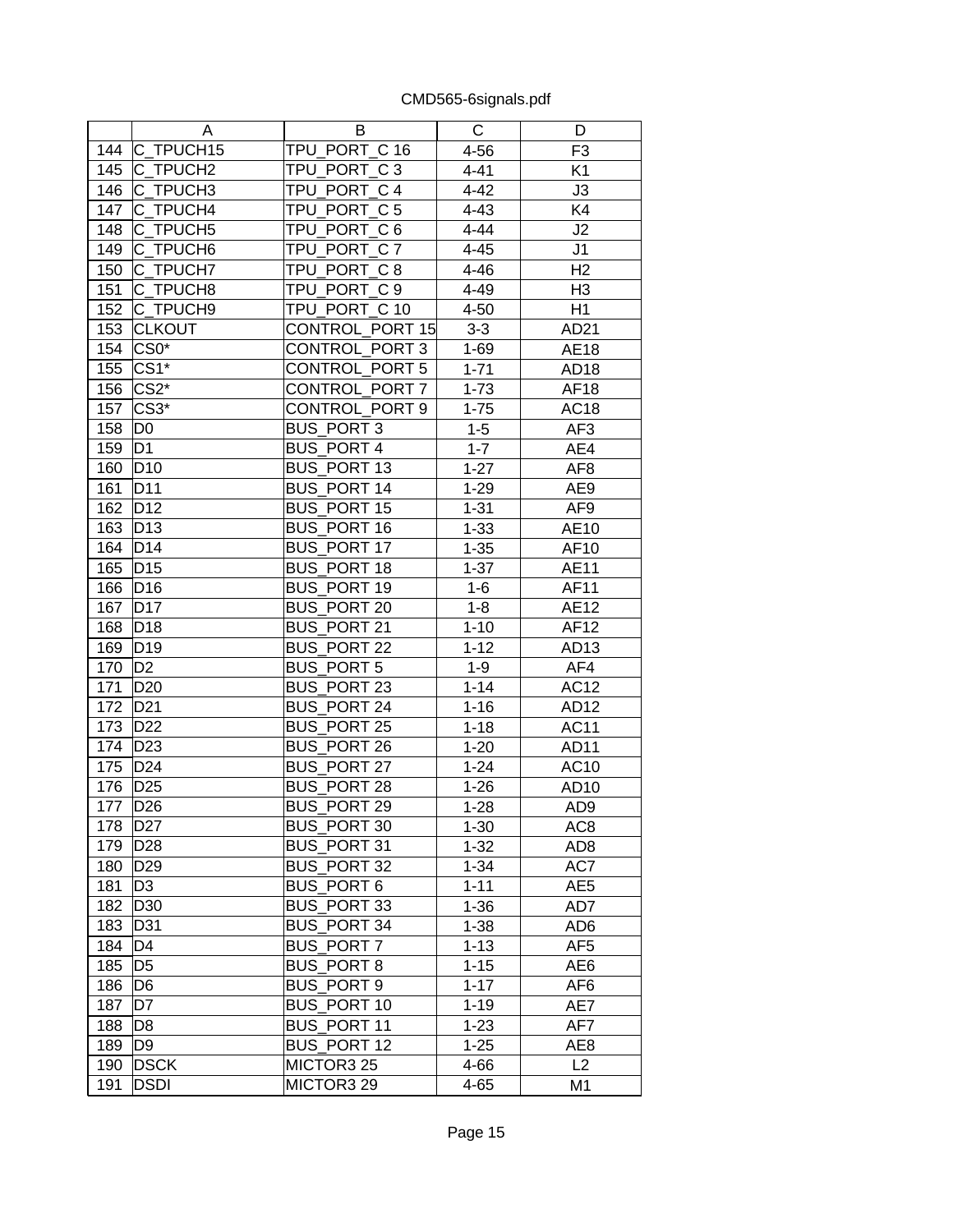|     | A                  | B               | $\mathsf C$ | D                |
|-----|--------------------|-----------------|-------------|------------------|
| 192 | <b>DSDO</b>        | MICTOR3 27      | $4 - 62$    | R <sub>2</sub>   |
| 193 | <b>ENGCLK</b>      | CONTROL_PORT 16 | $3-4$       | AF22             |
| 194 | <b>EPEE</b>        | CONTROL PORT 39 | $4 - 71$    | AF21             |
| 195 | <b>ETRIG1</b>      | QADC_A 17       | $2 - 21$    | C16              |
| 196 | <b>ETRIG2</b>      | QADC_A 18       | $2 - 22$    | <b>B16</b>       |
| 197 | <b>EXTCLK</b>      | CONTROL PORT 20 | $3-8$       | Y24              |
| 198 | FRZ                | INT PORT 10     | $3 - 20$    | T <sub>4</sub>   |
| 199 | H RESET*           | CONTROL PORT 21 | $3-9$       | AB23             |
| 200 | IRQ0 <sup>*</sup>  | INT PORT 1      | $3 - 11$    | AF16             |
| 201 | IRQ1*              | INT PORT 2      | $3 - 13$    | AF13             |
| 202 | IRQ2*              | INT PORT 3      | $3 - 15$    | AD <sub>16</sub> |
| 203 | IRQ3*              | INT PORT 4      | $3 - 17$    | AE13             |
| 204 | IRQ4*              | INT PORT 5      | $3-12$      | AD <sub>14</sub> |
| 205 | IRQ5*              | INT PORT 6      | $3 - 14$    | AD <sub>25</sub> |
| 206 | IRQ6*              | INT_PORT 7      | $3 - 16$    | AB24             |
| 207 | IRQ7*              | INT PORT 8      | $3 - 18$    | AC25             |
| 208 | IRQOUT*            | INT PORT 9      | $3 - 19$    | AC14             |
| 209 | <b>KAPWR</b>       | POWER PORT 8    | $4 - 74$    | Y26              |
| 210 | MDA11              | MIOS PORT 1     | $3 - 37$    | F <sub>25</sub>  |
| 211 | MDA12              | MIOS PORT 2     | $3 - 39$    | G23              |
| 212 | MDA13              | MIOS_PORT 3     | $3 - 41$    | F <sub>26</sub>  |
| 213 | MDA14              | MIOS PORT 4     | $3 - 43$    | K24              |
| 214 | MDA15              | MIOS_PORT 5     | $3 - 45$    | K <sub>23</sub>  |
| 215 | MDA27              | MIOS PORT 6     | $3 - 38$    | G24              |
| 216 | MDA28              | MIOS_PORT 7     | $3-40$      | G25              |
| 217 | MDA29              | MIOS PORT 8     | $3-42$      | G26              |
| 218 | MDA30              | MIOS PORT 9     | $3 - 44$    | H <sub>23</sub>  |
| 219 | MDA31              | MIOS_PORT 10    | $3 - 46$    | H <sub>24</sub>  |
| 220 | MGPIO0             | MIOS PORT 19    | $3 - 63$    | L26              |
| 221 | MGPIO1             | MIOS PORT 20    | $3 - 64$    | M23              |
| 222 | MGPIO10            | MIOS_PORT 29    | $3 - 71$    | N2               |
| 223 | MGPIO11            | MIOS PORT 30    | $3 - 58$    | J26              |
| 224 | MGPIO12            | MIOS PORT 31    | $3 - 60$    | K <sub>25</sub>  |
| 225 | MGPIO13            | MIOS_PORT 32    | $3 - 73$    | K26              |
| 226 | MGPIO14            | MIOS_PORT 33    | $3 - 74$    | L23              |
| 227 | MGPIO15            | MIOS PORT 34    | $3 - 72$    | L24              |
| 228 | MGPIO <sub>2</sub> | MIOS_PORT 21    | $3 - 65$    | M24              |
| 229 | MGPIO3             | MIOS_PORT 22    | $3 - 66$    | M26              |
| 230 | MGPIO4             | MIOS_PORT 23    | $3 - 67$    | N24              |
| 231 | MGPIO <sub>5</sub> | MIOS PORT 24    | $3 - 57$    | M25              |
| 232 | MGPIO6             | MIOS PORT 25    | $3 - 59$    | F <sub>23</sub>  |
| 233 | MGPIO7             | MIOS PORT 26    | $3 - 68$    | P <sub>1</sub>   |
| 234 | MGPIO8             | MIOS PORT 27    | $3 - 69$    | N <sub>3</sub>   |
| 235 | MGPIO9             | MIOS PORT 28    | $3 - 70$    | N4               |
| 236 | MPWM0              | MIOS PORT 11    | $3-49$      | H <sub>25</sub>  |
| 237 | MPWM1              | MIOS_PORT 12    | $3 - 51$    | H <sub>26</sub>  |
| 238 | MPWM16             | MIOS PORT 15    | $3 - 50$    | J25              |
| 239 | MPWM17             | MIOS_PORT 16    | $3 - 52$    | E26              |
|     |                    |                 |             |                  |